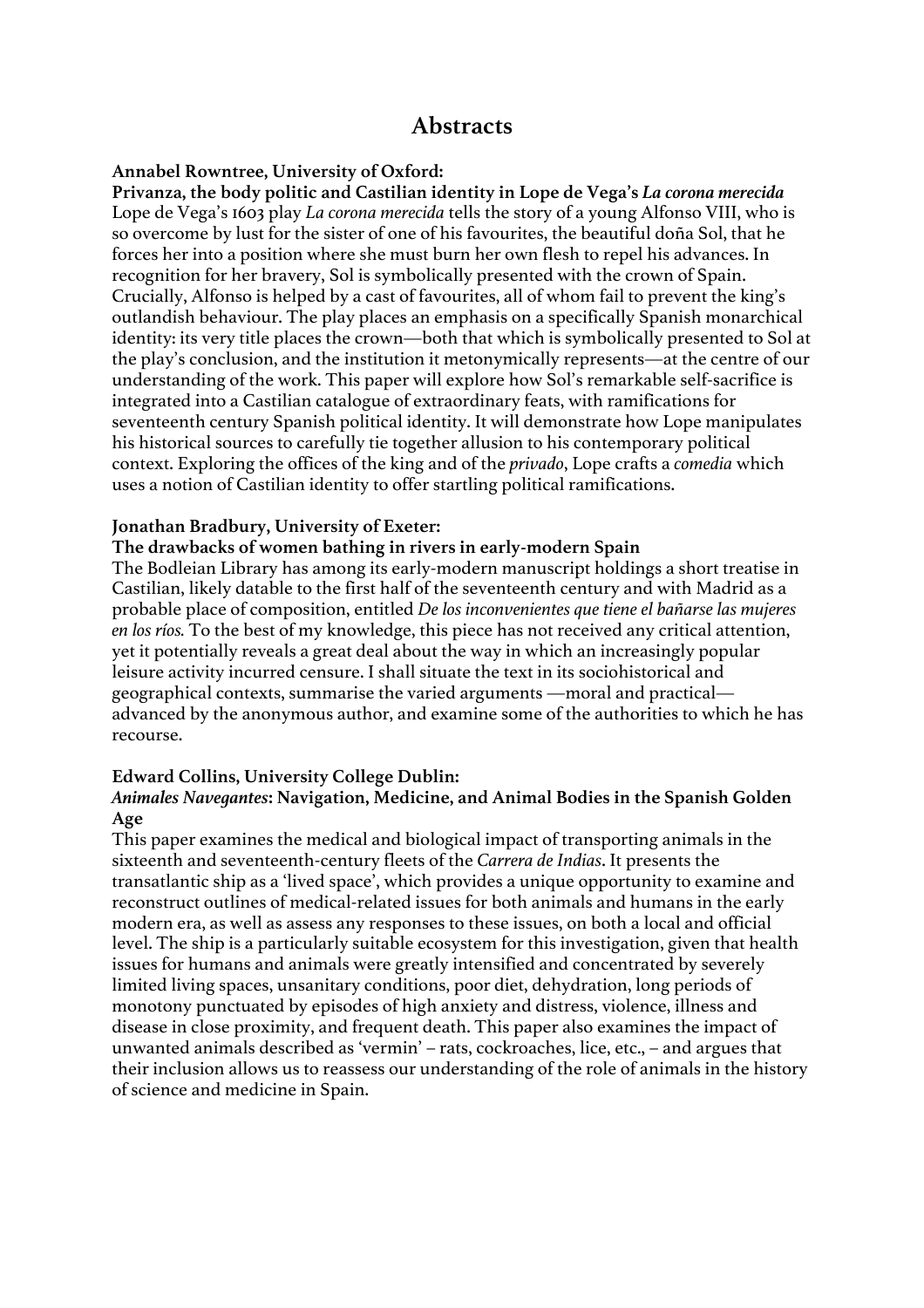### **Katerina Garcia, Trinity College Dublin:**

*Morena me yaman***: Imagery and intertextuality in a Sephardic wedding song** Sephardic song, in its variety of genres and themes, has for centuries been inextricably linked to the everyday life and culture of the Sephardic Jews, i.e. the descendants of the Jews exiled from Spain in 1492 and thereafter. Despite the current precarious situation of the Judeo-Spanish language, for centuries the principal vector of the Sephardic oral and written tradition, Sephardic songs still represent one of the fundamental markers of Sephardic identity. The Sephardic song heritage remains a timeless landscape wherein the Sephardim nurture their collective memory and imagination; it is the repository of their cultural history, and a space where Hispanic heritage and Jewish tradition are interwoven into a rich tapestry of symbols and textual references. Weddings songs represent a liminal genre within the Sephardic *cancionero*. Traditionally sung by women as part of the wedding celebrations in the Sephardic communities of the Eastern Mediterranean, they provided a musical framework to the wedding liturgy, which was performed by the men of the community. Found in many variants across the Sephardic diaspora, the song *Morena me yaman* (They call me the Dark One) is not only one of the most popular songs of the Sephardic repertory as a whole, but a remarkable example of Hispanic – Jewish intertextuality. Throughout its stanzas, East meets West, the Sacred meets the Profane, and the Judeo-Hispanic tradition meets the cultures of surrounding nations.

### **Adrian Masters, University of Tübingen:**

### **The Two, the One, the Many, the None: Rethinking the Republics of Spaniards and Indians in the 1500s Indies**

The historiography has enshrined the Two Republics model – by which the Spanish Empire sought to legally divide the Republic of Spaniards and Republic of Indians into two segregated and largely separate societies. This model suggests the control-hungry Empire sought to legally and spatially segregate Indians and Spaniards. However, this central historiographical construct is deeply flawed. It ignores the almost total theoretical and de-facto absence of these Two Republics in sixteenth century imperial decrees, distorts the era's understanding of the concept of the 'republic,' and vastly oversimplifies the reality of Indies legal categories concerning Indians. In this talk, I will briefly outline the sixteenth century history of the idea of the Two Republics, arguing that in reality the Empire and its Spanish and Indian vassals conceptualized countless overlapping republics, from the Republic of the Christians to municipal republics to republics of butchers and students. These many republics were almost always intangible conceptual constructs theorized for rhetorical purposes. This talk then gestures towards the dazzling complexity of real legal differences between Spaniards and Indians and among Indians themselves, and reflects upon the harm wrought by the historiography's vision of the Two Republics on our understanding of the Indies' rich past.

### **Diana Berruezo-Sánchez, University of Oxford:**

### **Listening to Silent Voices: Black Music in the Golden Age**

The black African presence in early modern Spain had an impact on musical, literary and pictorial productions. The musical heritage of enslaved black Africans has inspired the still alive Afro-Caribbean culture; however, the musical legacy in seventeenth-century Spain has gone mute with the exception being the stereotypical pictorial and literary representations of black Africans. This process of silencing should receive more scholarly attention. The purpose of this paper is to investigate the role of music in the African diaspora of the early modernity. Black musicians were trained and hired in Spanish courts --as well as on board of Spanish galleons-- to meet the European need of exoticism. This purpose mirrored the profitable owner-slave relationship of the time. Conversely, music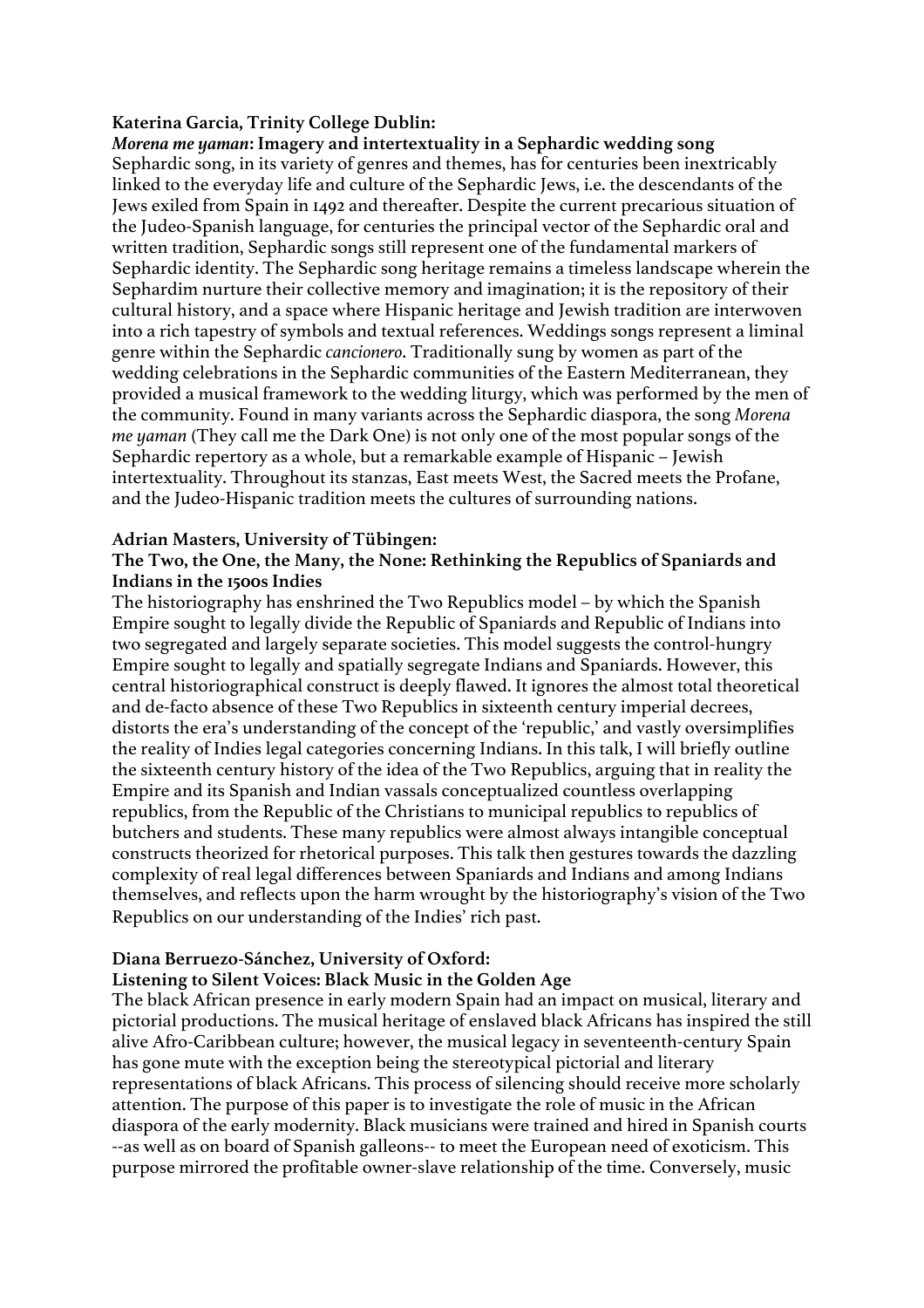also channelled the need of the black African diaspora to express its inner will. As I will argue, African or creolized music was performed in early modern Spain, and these silent voices can be tracked down by reading records against the grain. This paper will explore the creation of black confraternities and the participation of black Africans in the festivities of various Spanish cities to acknowledge the importance and role of music in early modern African communities.

### **Brian Brewer, Trinity College Dublin:**

**Early Modern Spanish Political Economy and Cervantes's** *Poetics of Prose Fiction* One of the hoariest, yet longest-lived, clichés of the Black Legend was the assertion that Spaniards are naturally lazy and consigned to impoverishment by virtue of their stubborn aversion to productive labour and their obstinate adherence to ossified social structures. This defamatory accusation was untrue, of course, so it is surprising that reform-minded Spaniards of the early modern age, particularly the so-called *arbitristas* or political economists, often repeated these same slanders, deploying identical tropes of idleness and obsession with social hierarchies as rhetorical cudgels with which to flog their fellow countrymen as layabouts and beggars who caused Spain to lag behind the 'well ordered republics' of northern Europe. This widespread socio-economic discourse filtered into the literary fiction of the period, where it came into contact with long-established theories of genre and the nature of character. The resulting interaction of disparate discourses gave rise to a productive tension that contemporary authors were able to exploit for the purpose of both trenchant social commentary and experimental methods of character development. Miguel de Cervantes was particularly innovative in this regard. This paper will examine representations of merchants, investors and commercial activity in *Don Quijote* and the *Novelas ejemplares* in order to demonstrate how explicit engagement with the discourse of contemporary political economy plays a fundamental role in Cervantes's development of a new poetics of modern prose fiction.

## **D. W. Cruickshank, University College Dublin:**

### **Calderón and the** *Conclusión defendida***.**

This paper deals with the *Conclusión defendida por un soldado del campo de Tarragona del ciego furor de Cataluña*, an anonymous pamphlet claiming to be printed in Pamplona in 1641, but which has been attributed to Pedro Calderón de la Barca. The paper finds more evidence for his authorship, and investigates the date and the place of printing; it also compares details of the content with other sources of information about the events described. Some of these details involve atrocities committed by both sides during the Reapers' War: the paper notes the similarities and discrepancies of the various sources, and comments briefly on Calderón plays which deal with similar situations.

### **Ben Hazard, University College Dublin:**

**Two Irish translations of religious works printed in the Iberian Peninsula, 1593-1616** A noticeable increase in organized religious instruction occurred in sixteenth-century Spain. While Spanish Catholicism shaped new pastoral initiatives from Mexico to the Philippines, this paper deals with two devotional texts published in the Iberian Peninsula and the influence they exerted on a theologian from Ireland. Flaithrí Ó Maolchonaire (Florence Conry) studied in Salamanca, joined the Santiago province of Franciscan friars and rose to prominence at the court of Philip III. Ó Maolchonaire drew inspiration from Castilian and Catalan writings respectively for his manuscript translation of a short catechism in 1593, followed by an allegorical tale published in the Spanish Netherlands in 1616. The paper takes account of the historical background to explore the different aims and objectives for these texts.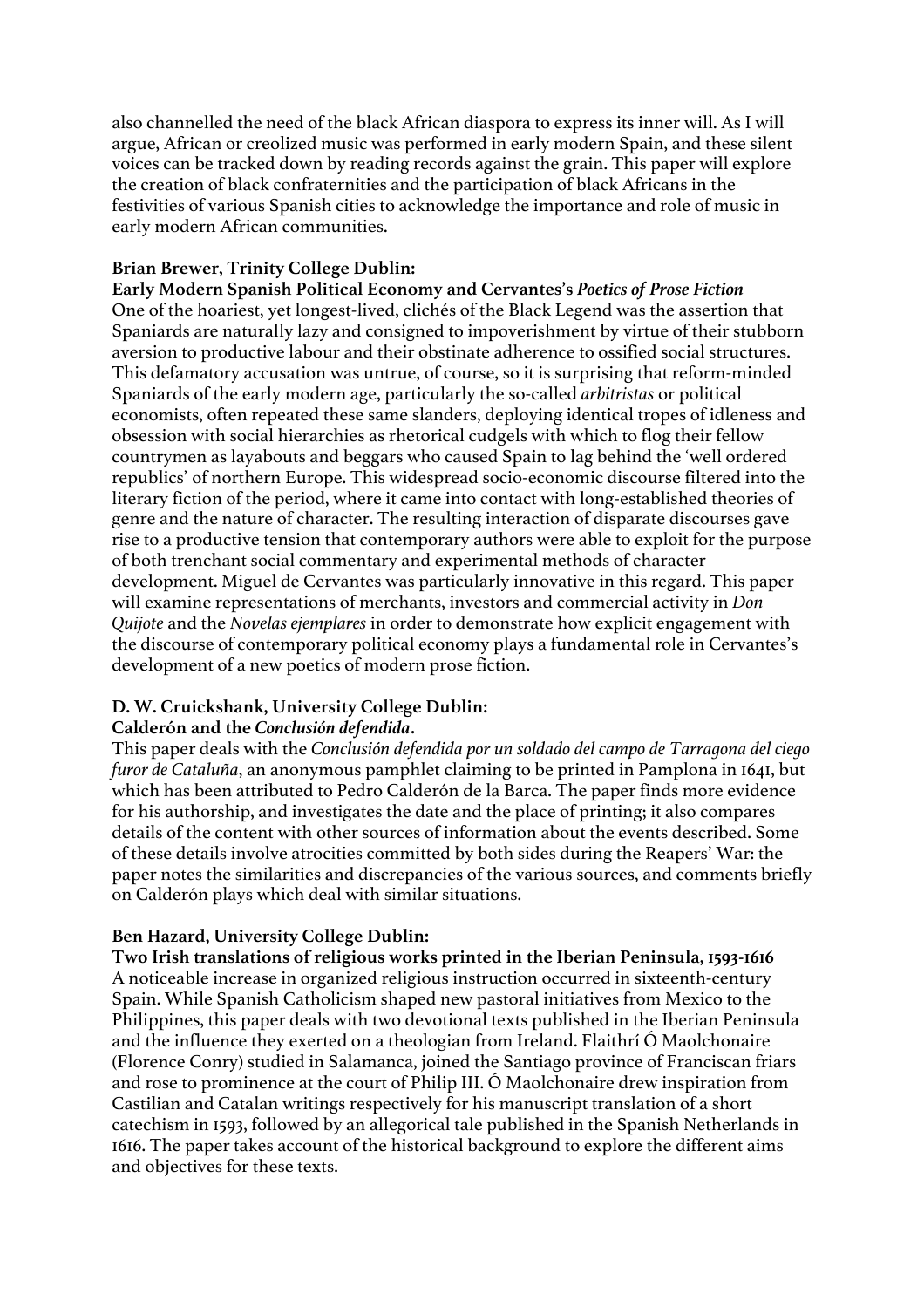#### **María Cruz de Carlos Varona, Universidad Autónoma de Madrid: Circulation of Marian cult images in the Early Modern Spanish World**

My paper focuses on the circulation of cult images between Andalusia and Spanish America during the seventeenth century, detailed in a manuscript in the Library of Trinity College Dublin which contains the working notes used by the official historian commissioned by king Philip IV to write the ecclesiastical history of the Indies. It will analyze the religious images whose history and miracles are narrated in the manuscript. These are principally images of the Virgin Mary which were venerated in Andalusia during the time of the colonization of America, such as the Virgin of the Consolation from Utrera (Seville) and the Virgin of Ica (Perú), among others. These examples would be analyzed taking into account the terms in which cultural circulation between Spain and the "New" World was produced. This would involve evaluating, where appropriate, the limits of the concept of the "global", especially where differences are perceived between the image cults in Spain and those exported to the very different American world. Attention will be paid too to the manipulation of the "original" cults in response to questions of gender – the manuscript speaks almost exclusively of images of the Virgin Mary – and of identities, since the miracle stories give great importance to the involvement of the indigenous population.

### **Karl McLaughlin, Manchester Metropolitan University:**

**Influence and skullduggery: what the vetting of Inquisition officials in 17th-century Spain tells us about the family of Catalina Clara Ramírez de Guzmán (1618-c.1685)** Archives containing files on the processes of admission to positions in the Spanish Inquisition are a valuable source of information not just for expanding our historical knowledge of Golden Age Spain but also for constructing a fuller picture of the family antecedents of authors of the period. This is particularly important when relatively little biographical information exists on an author, as is the case of the little-known Extremaduran poet, Catalina Clara Ramírez de Guzmán (Llerena, 1618-c.1685), whose two brothers sought admission to the junior post of *familiares* of the Inquisition in the 1640s. The documentation relating to their application held in the Inquisition archives is all the more intriguing as, in addition to aiding our understanding of the detailed vetting involved for Inquisition posts, it helps uncover a number of controversies surrounding the Ramírez family and offers irrefutable proof of deep-running enmities and rivalries in the Llerena of the day.

### **Alexander Samson, University College London:**

### **Being Spanish in the Early Modern World**

This paper explores the limits and frontiers of *Hispanidad* in the sixteenth and early seventeenth centuries, from temporal, political and geographical perspectives. The global displacements and mobility of the peoples who came to be described as 'Spanish' across this period, their state of estrangement and motion as a structuring condition of identity was a crucial driver of the negotiations, political, cultural and linguistic which came to define 'Spain' and *Hispanidad*. From the racial politics of Latin America, to the states of the Hispanic Monarchy whose link to Spain was mediated by foreign Habsburg dynasts whose extraordinary fortune it was to inherit a global empire, the foreign/Other was always a fundamental part of the web of exchanges and interchangeability that made Spain different, an object of both envy and admiration from within and without. Somewhere in these translations and crosscurrents is to be found *Hispanidad*.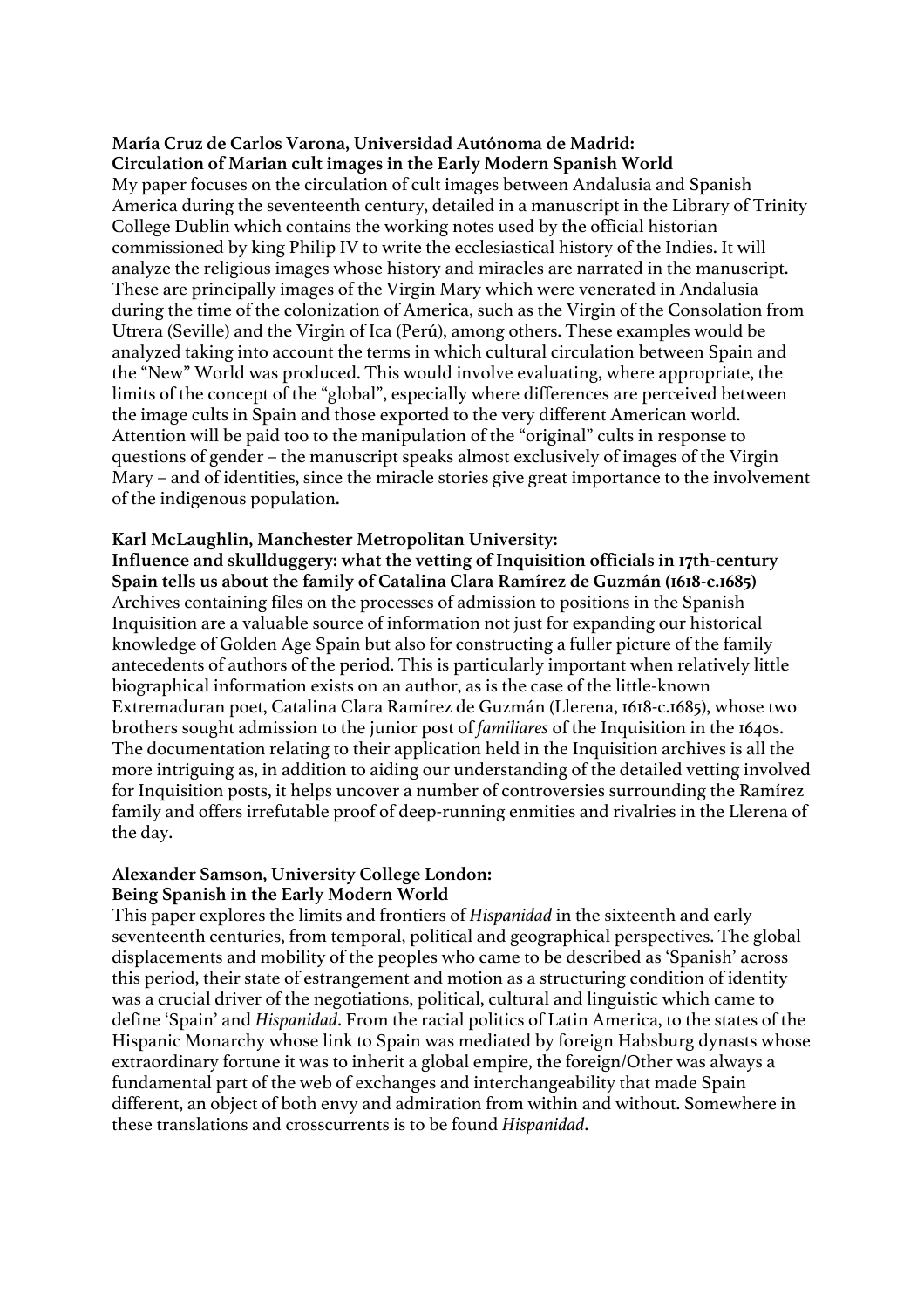### **Alexandra Millón, Universidad Autónoma de Madrid:**

### **La pintura de género de Murillo y los límites de la hispanidad**

Murillo fue uno de los pintores del Siglo de Oro que mejor expresó el concepto de hispanidad a través de su pintura religiosa. Sus modelos iconográficos de la Inmaculada Concepción, la Santa Infancia o San Fernando, demuestran que su obra estaba estrechamente vinculada a una renovación devocional característicamente española. Su pintura profana, sin embargo, sobrepasó esos límites de la identidad nacional del "pintor del cielo" al mimetizarse con las obras de los grandes pintores neerlandeses. El propósito de esta comunicación es analizar los factores que hicieron posible esa adaptación de una nueva cultura visual y sus consecuencias.

#### **Miriam Cera, Universidad Autónoma de Madrid: The Spanish Golden Age, an enlightened creation**

In his *Orígenes de la poesía castellana* (1754) Luis José Velázquez mentioned for the first time the Spanish "Siglo de Oro", a term that he applied to the sixteenth-century poetry. Such concept would greatly evolve, although it would not be employed to refer to art until the late nineteenth century. However, during the Enlightenment, the moment of birth of artistic historiography, important steps were taken towards the shaping of which would represent the Golden Age of Spanish art. The main goal of the many histories written during these decades was to vindicate Spain and its culture from foreign critiques, which would lead to the emergence of the Spanish nation. Since art played an essential role in this process, this paper seeks to reflect about the consideration of Spanish Golden Age artists in the first histories of art, taking into account the political agenda of their authors. The principal aim will be to consider how artists such as Juan de Herrera, Velázquez or Murillo were able to represent a prestigious Spanish identity and to counteract the socalled later "decadence".

### **Carlos Fernández-Andrade Marín:**

### **El Peso Duro Hispánico: una Aportación del Siglo de Oro de la Hispanidad a la Historia de la Humanidad.**

Una de las más significativas y curiosas aportaciones a la historia del Mundo de la Hispanidad en su Siglo de oro vino a ser la de la moneda más valorada y venerada a nivel mundial durante siglos, y que se extendió por todo el planeta: el Real de a Ocho. Bajo diferentes denominaciones (Peso de plata, Duro, "Spanish dollar", "Piece of eight"), ésta moneda, que durante más de doscientos años dominó el mercado internacional, adquirió una gran fama y reconocimiento, siendo codiciada por gobernantes, banqueros, comerciantes, piratas y contrabandistas de todo el Mundo. Es esta la más famosa moneda que se transportó en las bodegas de las flotas de la plata de España, la famosa moneda repetida en "La isla del tesoro" de Robert Louis Stevenson; la moneda con la que las trece colonias norteamericanas consiguieron vencer a la todopoderosa Gran Bretaña en su guerra de independencia, o con la que ésa joven república adquirió la inmensa Luisiana en 1803. La moneda que a través del Galeón de Manila fue protagonista de la primera economía mundial globalizada, y que se convirtió en el primer dólar de los Estados Unidos de América. Esta presentación analizará la importancia de la moneda hispana, de relevancia mundial, así como su significado, como colofón de una plenitud cultural y económica de la Monarquía Hispánica, y su legado posterior.